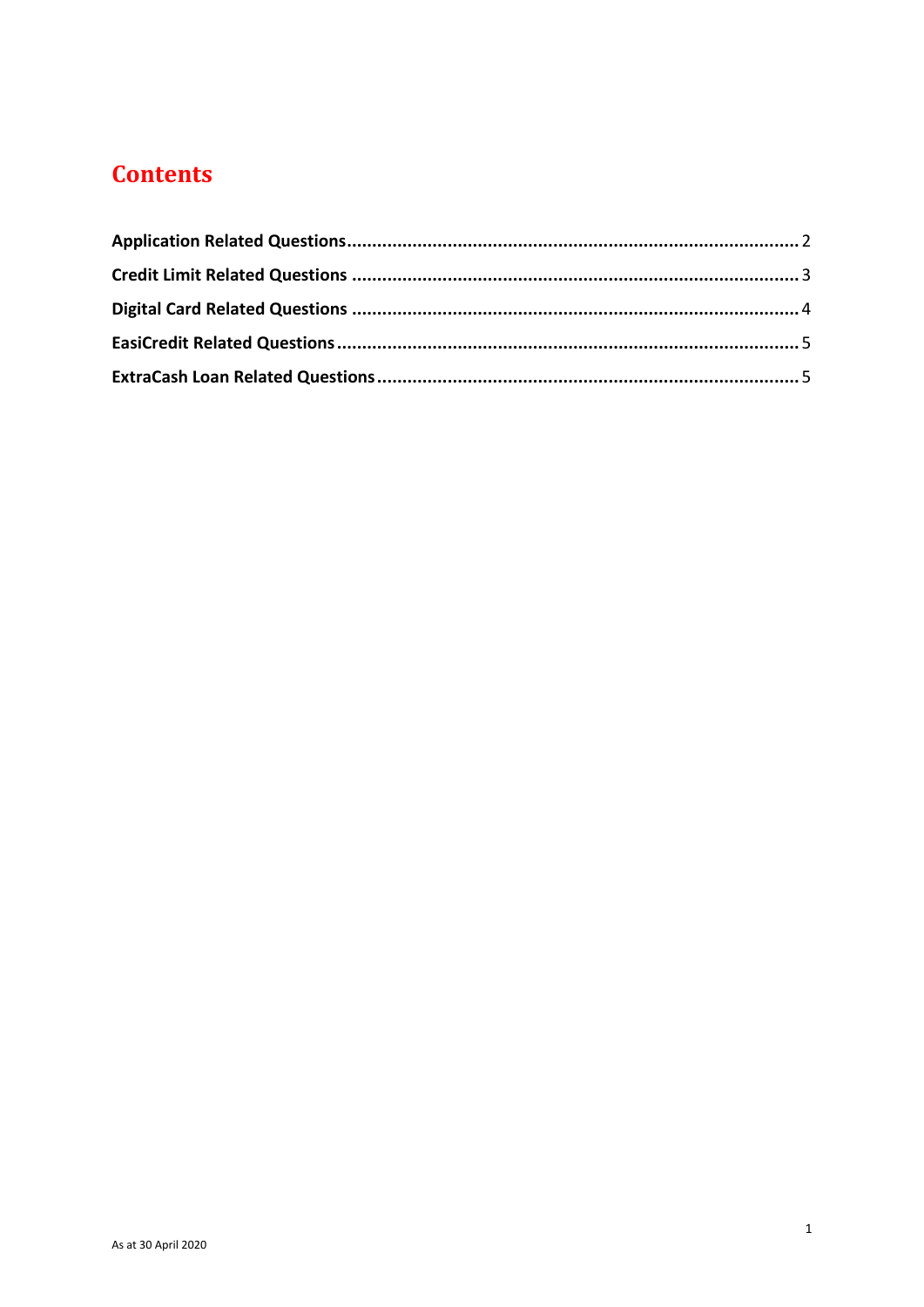# <span id="page-1-0"></span>**Application Related Questions**

#### **1. Why should I use Myinfo to complete my application?**

Myinfo contains Singapore government verified information on you, which you can allow banks to use in support of your application. By using Myinfo, majority of the fields in the application form will be auto-populated with this information, thereby shortening the entire application process including providing you with an almost immediate application outcome.

# **2. If I use Myinfo to make my application, is it possible to edit fields pre-filled by Myinfo? If so, what are the editable fields?**

As Myinfo contains Singapore government verified information, only some fields within Myinfo are editable, such as mobile number, email address, name of employer (if you are a Singaporean or PR) and education level. If you wish to update any of the details reflected in the non-editable fields, you can approach the relevant agencies, as indicated in Myinfo, to update.

If you happen to be using a different mailing address from your address on Myinfo, please fill in the other form instead.

# **3. I am an existing OCBC customer and did not provide a phone number that was different from OCBC's record when I made an application. Why am I receiving notifications from the bank indicating that my contact details have been updated?**

When you make your application via Myinfo, your phone number together with its associated country code as per Myinfo record will be included in the application form. You will be notified by the bank that you have updated your contact details should you not have provided a country code together with your phone number with the bank previously.

# 4. I am an existing OCBC credit card holder. Can I apply for a 2<sup>nd</sup> credit card via this **channel?**

If you intend to apply for a  $2<sup>nd</sup>$  credit card and are happy with your existing credit limit, we suggest you do so via Internet Banking to receive instant approval. You will then be able to view your card details instantly through the link that we send to you via SMS and email.

# **5. I am currently receiving the bank's one-time passwords through a mobile number that is different from the one I used in my application. Will this change with my application?**

No, your one-time passwords will continue to be sent to the original mobile number.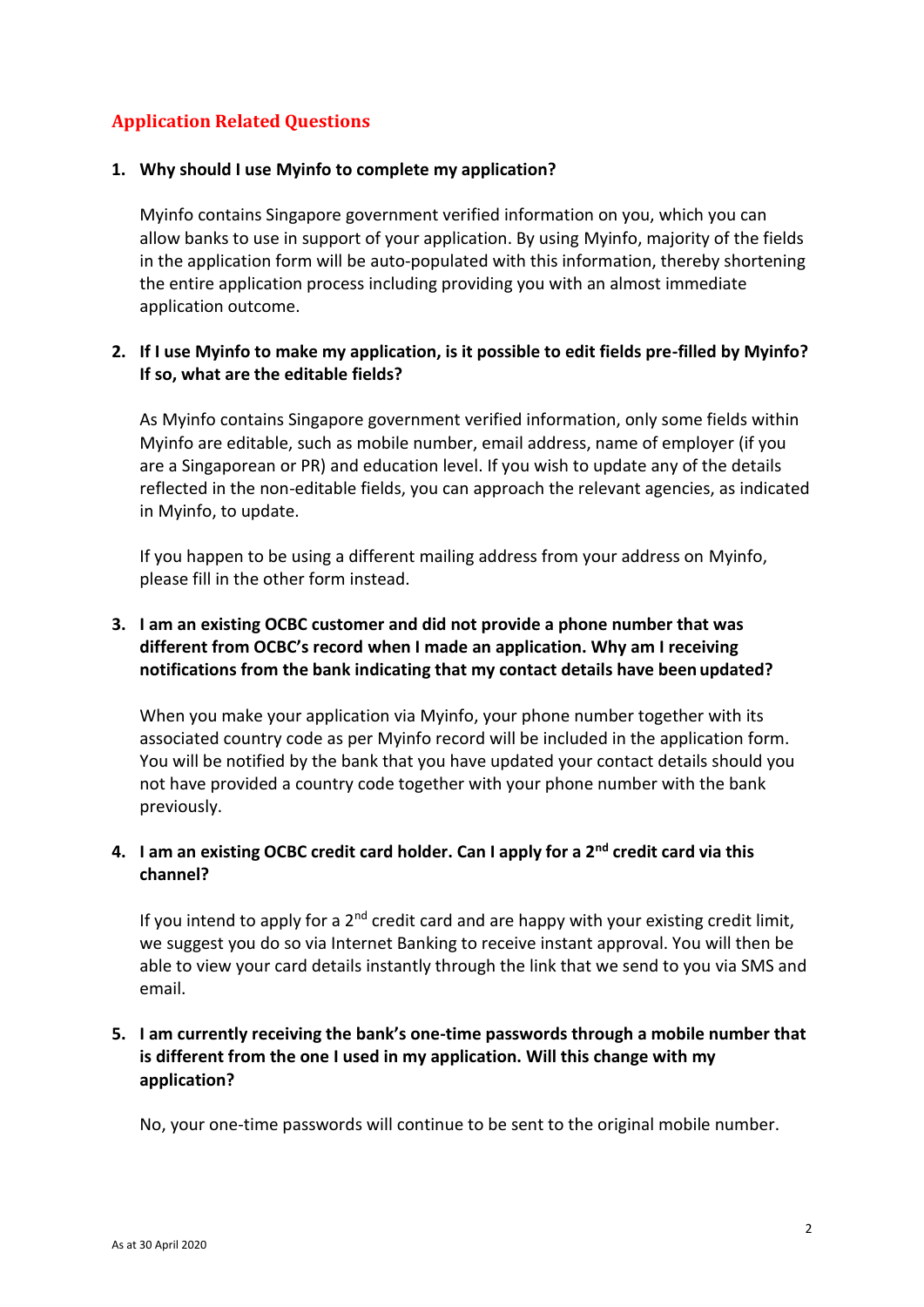## **6. I completed my application at a roadshow. Is this different from applying through the bank's website?**

Your application is not processed when you click submit at a roadshow. After an hour from the point that you have submitted it digitally, you will be sent an SMS and email, with a link for you to click to trigger for instant processing.

#### **7. When will I be required to use the hardcopy application form?**

You will need to use the hardcopy application form only if you are applying for a supplementary card or/and when your mailing address is one that is outside of Singapore. Do visit any of our branches for a hardcopy form.

## **8. What are the system downtimes and how will I be impacted by it?**

Daily from 9.30pm to 6am, as well as on Sundays and Public Holidays (specifically for ExtraCash Loans), you may receive an approved status confirmation but not receive the SMS and email notifications that carry the link to the details of the newly applied product, nor will you be able to see the newly approved product in Internet Banking.

Also, daily from 5am to 6am, and from 12am to 7am at the end of each month, due to the maintenance of Credit Bureau of Singapore's system, you will not be able to get an instantaneous outcome on your application for an unsecured credit card or loan/line application.

## **9. How would I be contacted should my application require pending documents orhas been rejected?**

You will receive a physical letter informing you of the documents you require for your application, should your application require further documents. You will receive an email and physical letter if your application has been rejected.

# <span id="page-2-0"></span>**Credit Limit Related Questions**

#### **1. Will the maximum limit be granted to me if I apply via Myinfo?**

Using Myinfo, you can be granted the maximum credit limit subject to your monthly income based on your CPF contribution and subject to regulatory and bank's assessment.

#### **2. Am I able to choose the limit I want?**

If you are applying for a Credit Card and EasiCredit in the same application, you can get an instant application outcome if you allow the bank to decide the credit limit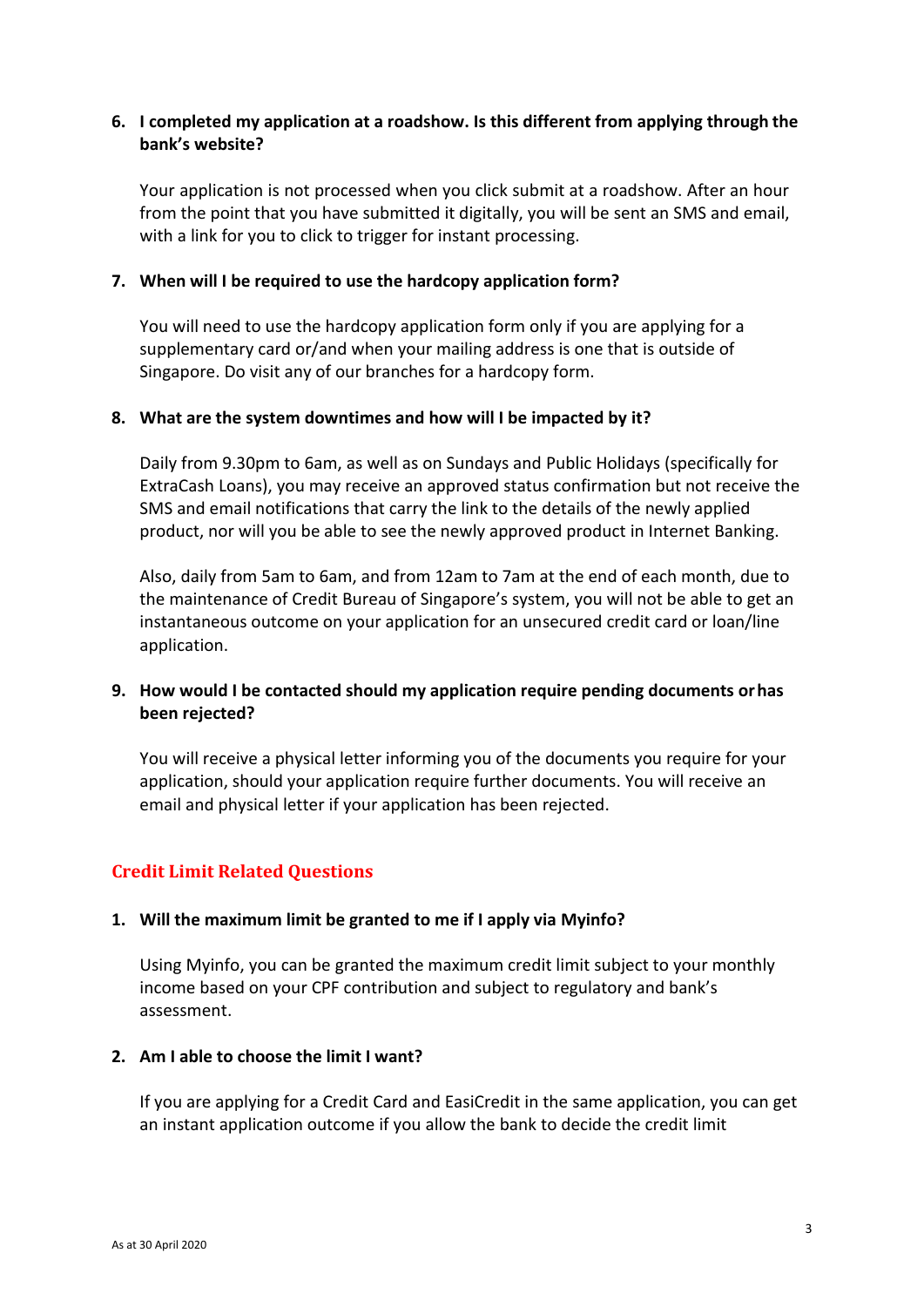# <span id="page-3-0"></span>**Digital Card Related Questions**

#### **1. What is a digital card?**

A digital card is the debit card or credit card that you will receive instantly via the link embedded in the email and SMS sent to you after the approval of your application. The digital card will have the same card number and expiry date as the physical card that you will receive. The only difference between the digital card and physical card is that of the CVV.

#### **2. What should I do if I want to use my digital card immediately upon approval?**

Digital Credit Card: See details and use immediately after you have been successfully verified.

Digital Debit Card: You will have to log in to Online Banking to view the newly created deposit account details and deposit money into that account that is linked to your debit card, before using the card.

## **3. What can my digital card be used for? Are there any restrictions that come alongwith using my digital card?**

Your digital card can be used for online and in-app purchases, recurring payments (e.g. Great Eastern policy premiums and on mobile wallet like Apple Pay, Samsung Pay and Android Pay.)

Note that for your safety, the bank will decline digital card transactions whereby the eCommerce merchants do not request for your digital CVV (the 3 digits beside the signature panel at the back of the card image).

To transact at these merchants, you will need to first activate your physical card.

#### **4. When will the CVV of the digital card be valid till?**

The CVV of the digital card will remain valid till its expiry date or when you activate the physical card.

#### **5. Is there a need to re-enter my card details when I receive my physical card?**

If you have already used the digital card before activating your physical card, we recommend that upon activating your physical card, you should re-enter card details for eCommerce and card-on-file transactions. There will be no need to re-provide the card details for recurring payment, e.g. insurance premiums and Mobile Wallet transactions.